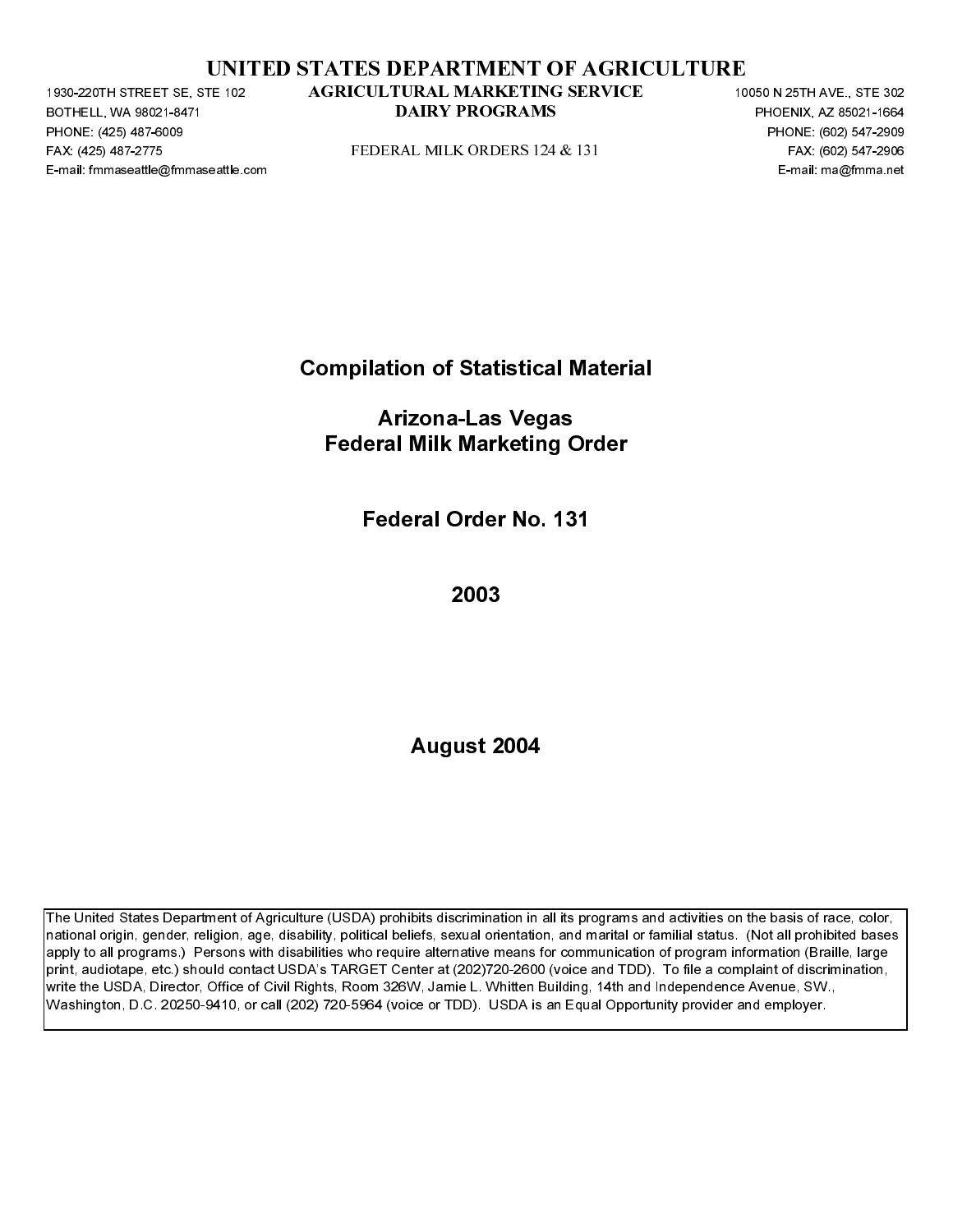# Table of Contents

| Table No.      | Title                                                                                                                                                                          | Page No.       |
|----------------|--------------------------------------------------------------------------------------------------------------------------------------------------------------------------------|----------------|
| 1              | Handlers Operating Pool Plants Under the Arizona-Las Vegas Order,<br>Federal Order No. 131, 2003                                                                               | 1              |
| $\overline{2}$ | Qualified Cooperative Associations Marketing Milk Under the<br>Arizona-Las Vegas Order, Federal Order No. 131, 2003                                                            | 1              |
| 3              | Number of Producers and Receipts of Producer Milk,<br>Arizona-Las Vegas Order, Federal Order No. 131, 2003                                                                     | $\overline{2}$ |
| 4              | Class I Producer Milk, Butterfat, and Skim, Arizona-Las Vegas Order,<br>Federal Order No. 131, 2003                                                                            | 3              |
| 5              | Class II Producer Milk, Butterfat, and Skim, Arizona-Las Vegas Order,<br>Federal Order No. 131, 2003                                                                           | 4              |
| 6              | Class III Producer Milk, Butterfat, and Skim, Arizona-Las Vegas Order,<br>Federal Order No. 131, 2003                                                                          | 5              |
| $\overline{7}$ | Class IV Producer Milk, Butterfat, and Skim, Arizona-Las Vegas Order,<br>Federal Order No. 131, 2003                                                                           | 6              |
| 8              | Total Producer Milk, Butterfat, and Skim, Arizona-Las Vegas Order,<br>Federal Order No. 131, 2003                                                                              | $\overline{7}$ |
| 9              | Total Producer Milk by Class, Arizona-Las Vegas Order,<br>Federal Order No. 131, 2003                                                                                          | 8              |
| 10             | Total Butterfat Pounds by Class, Arizona-Las Vegas Order,<br>Federal Order No. 131, 2003                                                                                       | 9              |
| 11             | Total Skim Pounds by Class, Arizona-Las Vegas Order,<br>Federal Order No. 131, 2003                                                                                            | 10             |
| 12             | Number of Producers and Milk Production by County, Arizona-Las Vegas<br>Order, Federal Order No. 131, 2003                                                                     | 11             |
| 13             | Class Prices Per Cwt. for 3.5% Milk, Skim and Butterfat Prices,<br>Arizona-Las Vegas Order, Federal Order No. 131, 2003                                                        | 12             |
| 14             | Producer Skim and Butterfat Prices, Statistical Uniform Prices and<br>Uniform Prices at Test, Arizona-Las Vegas Order, Federal Order No. 131, 2003                             | 13             |
| 15             | <b>Advanced National Agricultural Statistical Services (NASS) Commodity Pricing</b><br>Factors Used in Pricing Class I Skim/Butterfat and Class II Skim/Nonfat<br>Solids, 2003 | 14             |
| 16             | Final National Agricultural Statistical Services (NASS) Commodity Pricing<br>Factors Used in Pricing Class II Butterfat, Class III, and Class IV,<br>2003                      | 15             |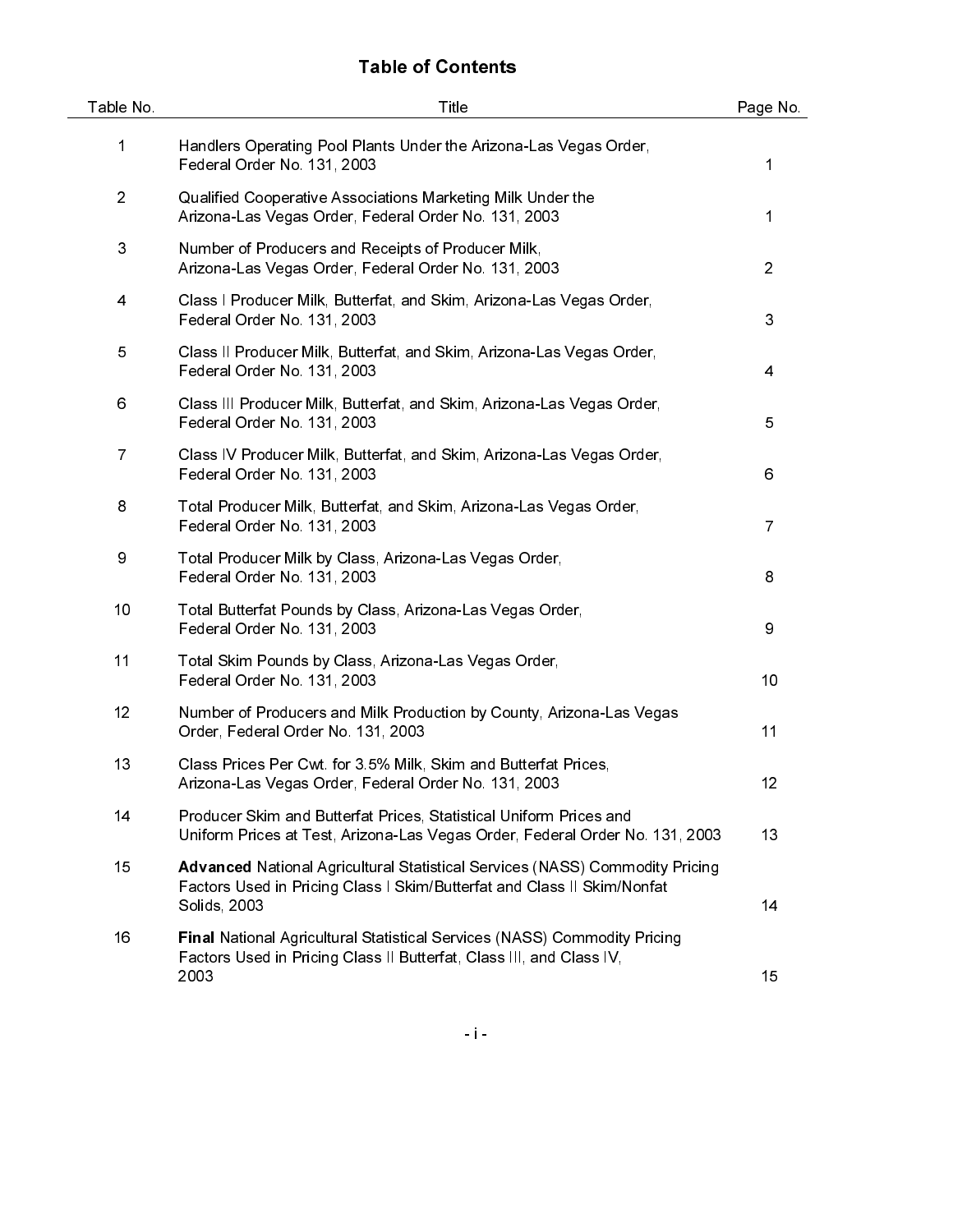#### Handlers Operating Pool Plants Under the Arizona-Las Vegas Order, Federal Order No. 131 2003

| Plant Name                                   |                | <b>Plant Location</b> |       | Location Adjustment | <b>Plant Status</b> |                       |  |   |            |    |   |                                   |    |   |   |  |
|----------------------------------------------|----------------|-----------------------|-------|---------------------|---------------------|-----------------------|--|---|------------|----|---|-----------------------------------|----|---|---|--|
|                                              | Citv           | County                | State | Rate 1/             |                     | Jan   Feb   Mar   Apr |  |   | ∙ May Jun∣ |    |   | Jul   Aug   Sep   Oct   Nov   Dec |    |   |   |  |
| <b>Distributing Pool Plants</b>              |                |                       |       |                     |                     |                       |  |   |            |    |   |                                   |    |   |   |  |
| Safeway Stores, Inc.                         | Tempe          | Maricopa              | -AZ   |                     | X.                  |                       |  |   | x          | X. | x |                                   |    |   |   |  |
| Shamrock Foods Co.                           | <b>Phoenix</b> | Maricopa              | AZ.   |                     | x                   | x                     |  | x | x          | X  | x | x                                 | x  | x | x |  |
| The Kroger Co., Tolleson Dairy 2/            | Tolleson       | Maricopa              | AZ.   |                     | x                   |                       |  |   | x.         | X. | x | X.                                | X. |   |   |  |
| <b>Cooperative Pool Manufacturing Plants</b> |                |                       |       |                     |                     |                       |  |   |            |    |   |                                   |    |   |   |  |
| United Dairymen of Arizona                   | Tempe          | Maricopa              | AZ.   |                     | X.                  |                       |  |   |            |    |   |                                   |    |   |   |  |

1/ \$0.00 unless otherwise noted. Rate is relative to Maricopa County, Arizona (\$2.35/cwt).

2/ Formerly known as Smith's Food & Drug Centers, Inc.

| Table 2                                                     |
|-------------------------------------------------------------|
| Qualified Cooperative Associations Marketing Milk Under the |
| Arizona-Las Vegas Order, Federal Order No. 131              |
| 2003                                                        |

| Cooperative Name                          | <b>Principle Office</b> |                                   | Cooperative Status                                                            |  |  |  |  |  |  |  |  |  |  |  |
|-------------------------------------------|-------------------------|-----------------------------------|-------------------------------------------------------------------------------|--|--|--|--|--|--|--|--|--|--|--|
|                                           | City                    | County                            | State   Jan   Feb   Mar   Apr   May   Jun   Jul   Aug   Sep   Oct   Nov   Dec |  |  |  |  |  |  |  |  |  |  |  |
| United Dairymen of Arizona                | Tempe                   | Maricopa AZ x x x x x x x x x x x |                                                                               |  |  |  |  |  |  |  |  |  |  |  |
| <b>Maverick Milk Producer Association</b> | Goodvear                | Maricopa AZ x x x x x x x x x x x |                                                                               |  |  |  |  |  |  |  |  |  |  |  |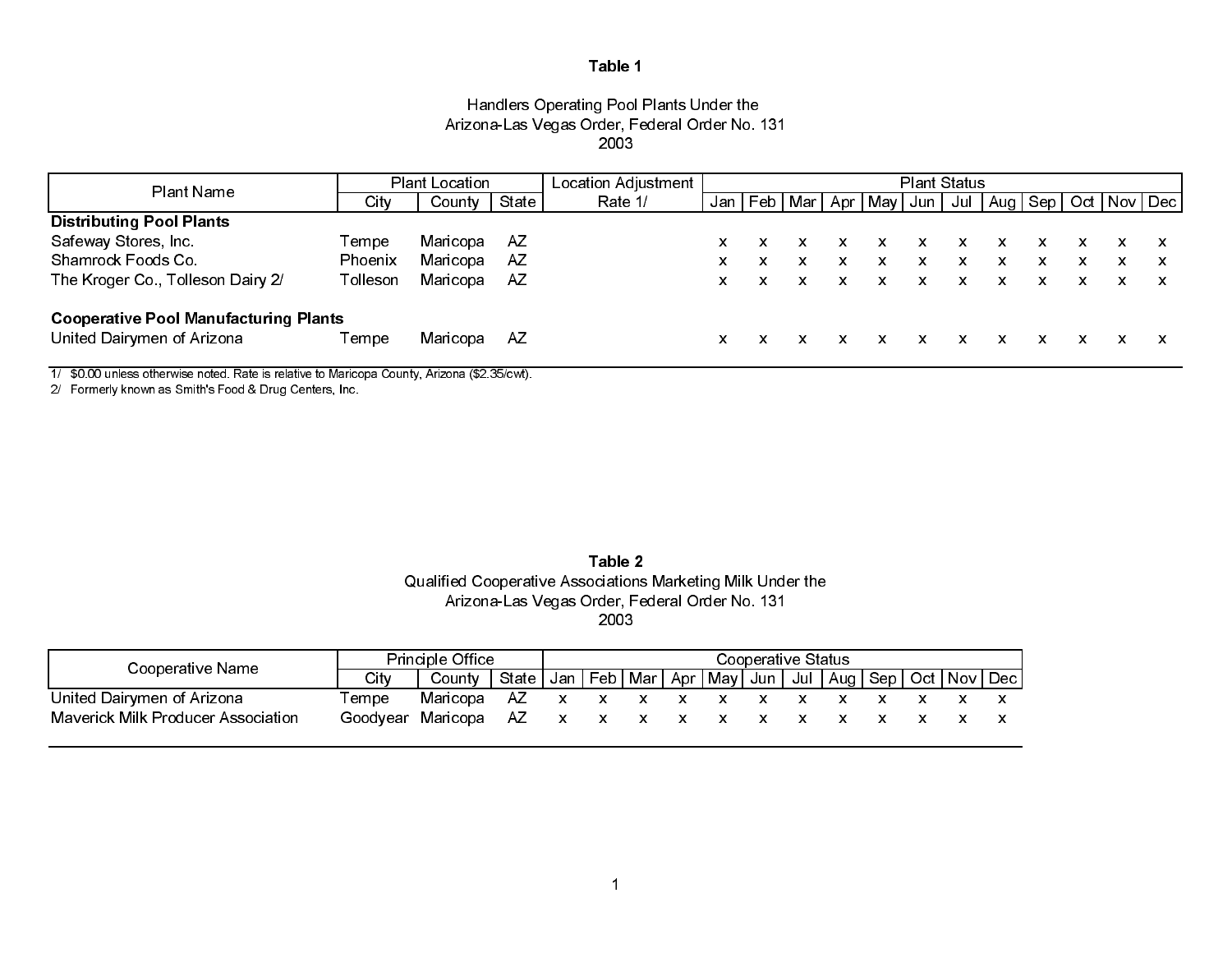### Number of Producers and Receipts of Producer Milk Arizona-Las Vegas Order, Federal Order No. 131 2003

| Month            | Number of        | Producer      | Daily      | Daily Average   |
|------------------|------------------|---------------|------------|-----------------|
| and Year         | <b>Producers</b> | <b>Milk</b>   | Average 1/ | Per Producer 1/ |
|                  |                  | lbs.          | <b>bs</b>  | lbs.            |
| January 2003     | 109              | 272,292,256   | 8 783 621  | 80 584          |
| February         | 105              | 257, 172, 229 | 9 184 722  | 87 474          |
| March            | 103              | 279 380 607   | 9.012.278  | 87 498          |
| April            | 107              | 280 078 233   | 9 335 941  | 87 252          |
| May              | 106              | 283 030 596   | 9 130 019  | 86 132          |
| June             | 106              | 262,304,931   | 8,743,498  | 82 486          |
| July             | 107              | 243 853 449   | 7 866 240  | 73 516          |
| August           | 106              | 223,250,046   | 7 201 614  | 67 940          |
| September        | 106              | 222 014 931   | 7 400 498  | 69.816          |
| October          | 104              | 234 571 925   | 7,566,836  | 72.758          |
| November         | 105              | 243,450,105   | 8.115.004  | 77 286          |
| December         | 104              | 259,799,247   | 8 380 621  | 80 583          |
| Average/Total 1/ | 106              | 3.061.198.555 | 8 386 845  | 79.121          |

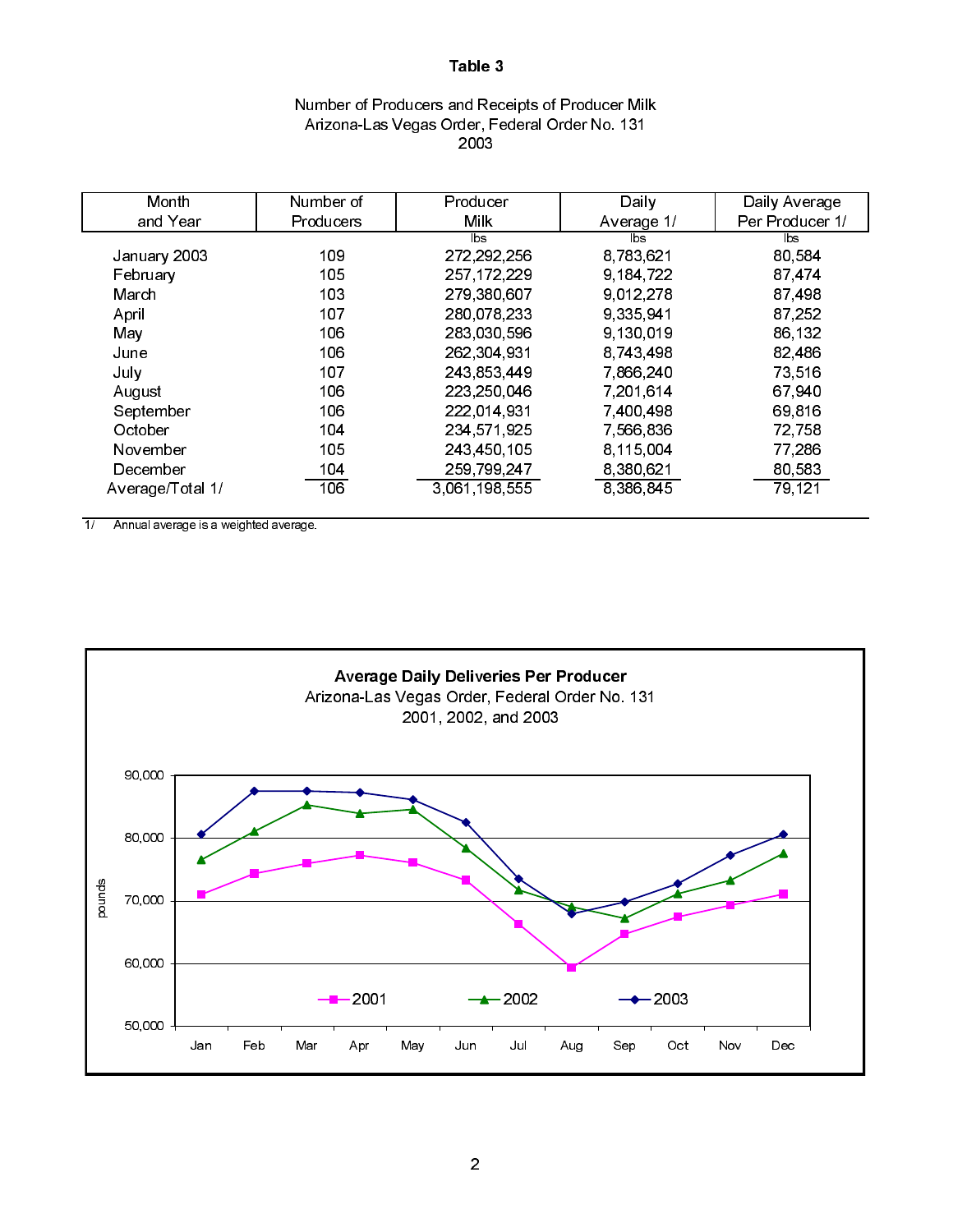# Class I Producer Milk, Butterfat and Skim Arizona-Las Vegas Order, Federal Order No. 131 2003

| Month            | Class I       | Percent of | Class I          |        |             |        |  |
|------------------|---------------|------------|------------------|--------|-------------|--------|--|
| and Year         | Producer Milk | Market     | <b>Butterfat</b> |        | <b>Skim</b> |        |  |
|                  | lbs           | %          | bs               | %      | <b>lbs</b>  | %      |  |
| January 2003     | 88,116,973    | 32 36%     | 1,710,491        | 1.94%  | 86,406,482  | 98 06% |  |
| February         | 79.221.846    | 30 80%     | 1 548 422        | 1 95%  | 77 673 424  | 98 05% |  |
| March            | 82,628,738    | 29 57%     | 1 619 062        | 1.96%  | 81,009,676  | 98 04% |  |
| April            | 81,640,047    | 29 15%     | 1.619.197        | 1.98%  | 80 020 850  | 98 02% |  |
| May              | 81,765,615    | 28 89%     | 1.634.423        | 2.00%  | 80 131 192  | 98 00% |  |
| June             | 72,425,722    | 27 61%     | 1.480.077        | 2.04%  | 70.945.645  | 97 96% |  |
| July             | 82,925,497    | 34.00%     | 1 737 676        | 2 10%  | 81,187,821  | 97 90% |  |
| August           | 77.531.215    | 34 73%     | 1,555,037        | 2 0 1% | 75 976 178  | 97 99% |  |
| September        | 79,544,907    | 35 82%     | 1,600,710        | 2 0 1% | 77 944 197  | 97 99% |  |
| October          | 86 004 175    | 36 67%     | 1.755.371        | 2 04%  | 84 248 804  | 97 96% |  |
| November         | 78 625 450    | 32.29%     | 1641761          | 2 09%  | 76.983.689  | 9791%  |  |
| December         | 85,613,906    | 32 96%     | 1,865,815        | 2.18%  | 83,748,091  | 9782%  |  |
| Total/Average 1/ | 976,044.091   | 31 88%     | 19,768,042       | 2.03%  | 956,276,049 | 97 97% |  |

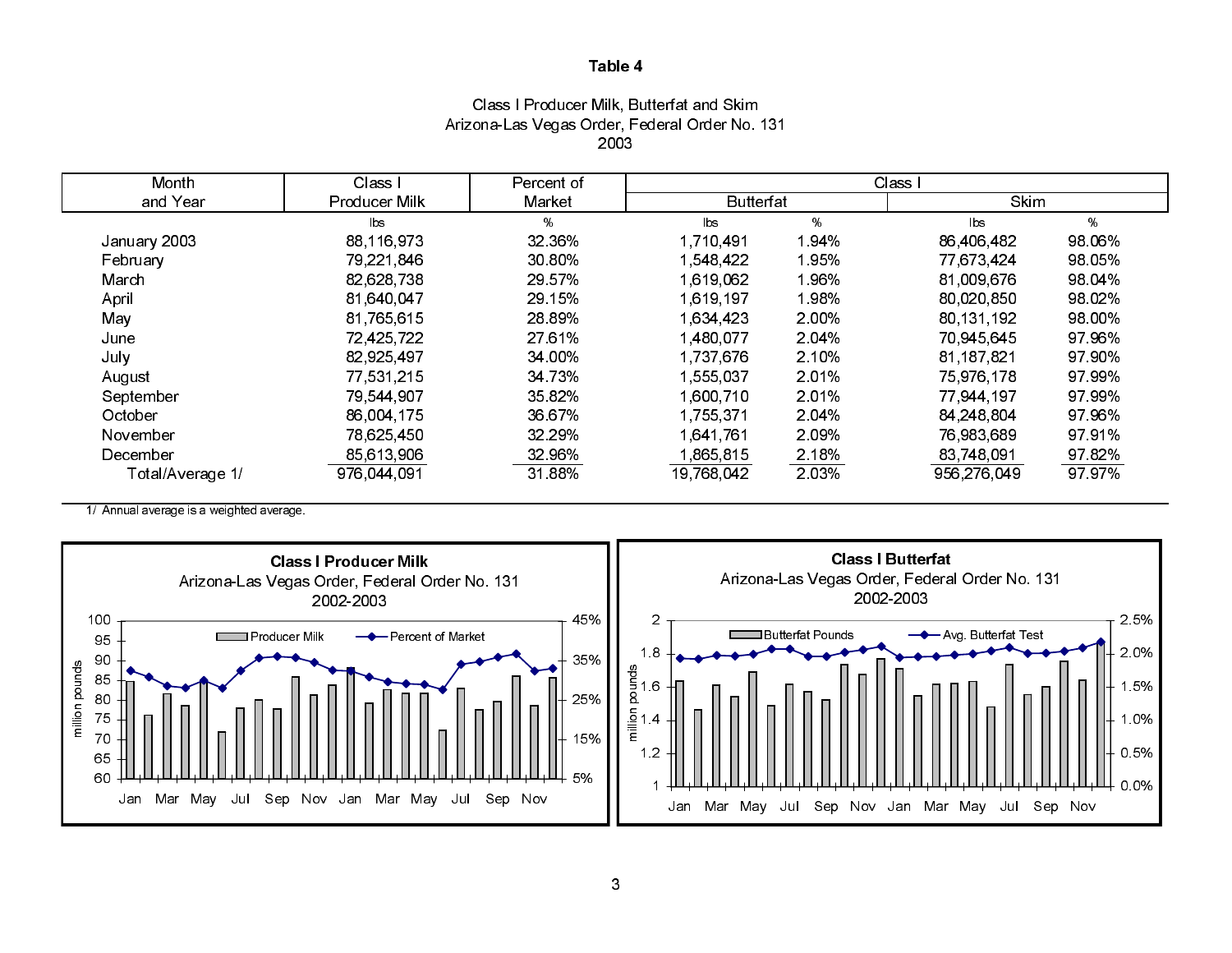# Class II Producer Milk, Butterfat and Skim Arizona-Las Vegas Order, Federal Order No. 131 2003

| Month            | Class II      | Percent of | Class II         |         |                |        |  |
|------------------|---------------|------------|------------------|---------|----------------|--------|--|
| and Year         | Producer Milk | Market     | <b>Butterfat</b> |         | <b>Skim</b>    |        |  |
|                  | lbs.          | %          | $\mathsf{lbs}$   | %       | $\mathsf{lbs}$ | %      |  |
| January 2003     | 10,578,378    | 3 8 8 %    | 1,010,098        | 9.55%   | 9,568,280      | 90 45% |  |
| February         | 13,721,685    | 5 3 4 %    | 1 382 305        | 10 07%  | 12,339,380     | 89 93% |  |
| March            | 14 604 171    | 5.23%      | 1,400,166        | 9 5 9 % | 13,204,005     | 90 41% |  |
| April            | 16,009,792    | 5 7 2%     | 1,722,365        | 10 76%  | 14,287,427     | 89.24% |  |
| May              | 18,826,616    | 6.65%      | 2,770,137        | 14 7 1% | 16 056 479     | 85 29% |  |
| June             | 20 458 923    | 7.80%      | 2 7 2 4 0 8 6    | 13 3 1% | 17,734,837     | 86 69% |  |
| July             | 18,408,142    | 7 5 5 %    | 2,151,082        | 11 69%  | 16,257,060     | 88 31% |  |
| August           | 19,401,506    | 8.69%      | 2,020,549        | 10 4 1% | 17,380,957     | 89 59% |  |
| September        | 22 549 233    | 10.16%     | 2 124 137        | 9.42%   | 20 425 096     | 90 58% |  |
| October          | 19,332,876    | 8 2 4 %    | 1,759,319        | 9 10%   | 17,573,557     | 90 90% |  |
| November         | 21,499,314    | 883%       | 2 299 057        | 10 69%  | 19,200,257     | 89 31% |  |
| December         | 17,458,833    | 6.72%      | 2,210,268        | 12.66%  | 15,248,565     | 87 34% |  |
| Total/Average 1/ | 212,849,469   | 6.95%      | 23,573,569       | 11.08%  | 189,275,900    | 88 92% |  |

 $\overline{1}$ Annual average is a weighted average.



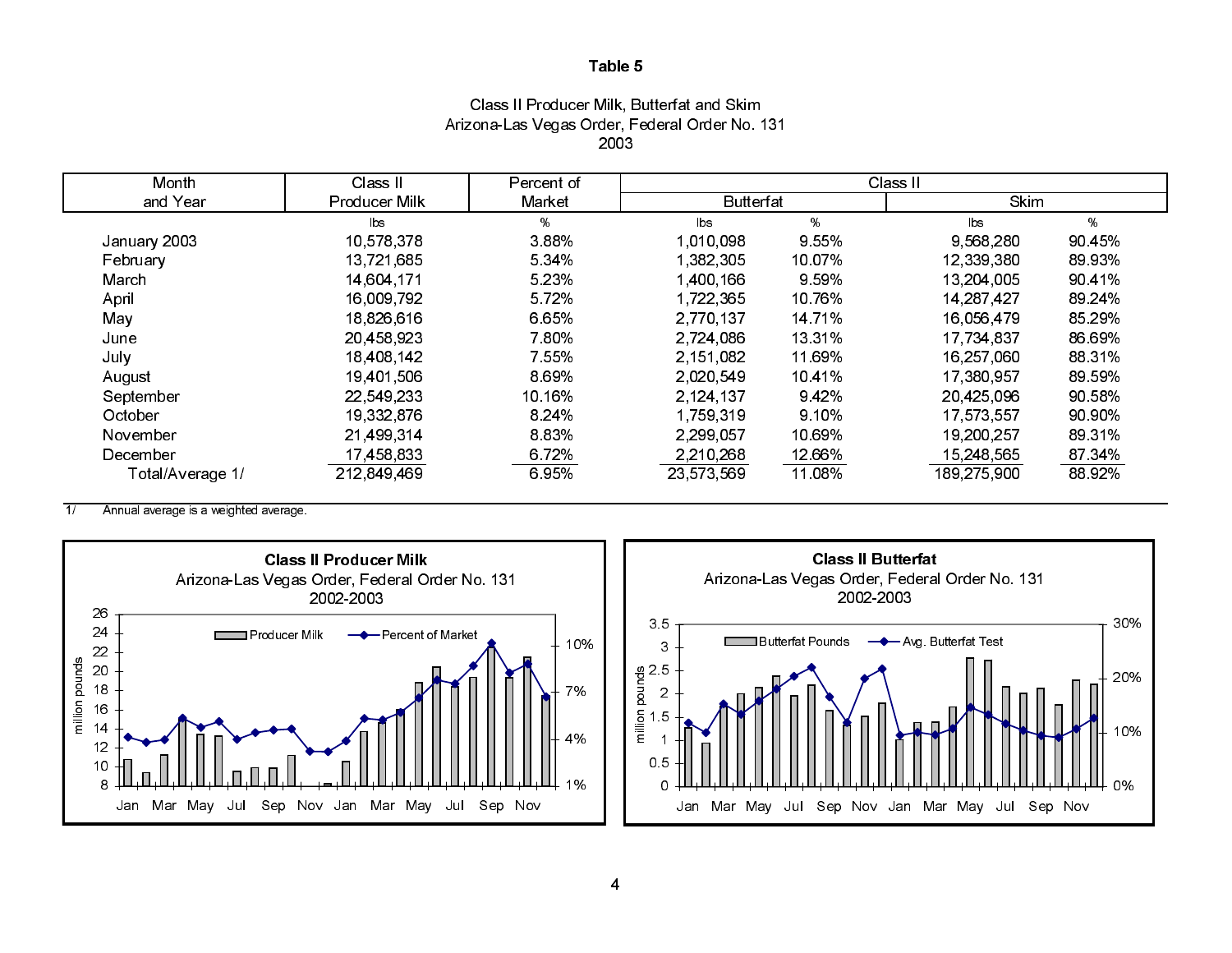# Class III Producer Milk, Butterfat and Skim Arizona-Las Vegas Order, Federal Order No. 131 2003

| Month            | Class III     | Percent of | Class III        |         |               |        |  |  |
|------------------|---------------|------------|------------------|---------|---------------|--------|--|--|
| and Year         | Producer Milk | Market     | <b>Butterfat</b> |         | Skim          |        |  |  |
|                  | lbs           | %          | <b>lbs</b>       | %       | lbs           | %      |  |  |
| January 2003     | 75,389,392    | 27 69%     | 4,485,908        | 5.95%   | 70,903,484    | 94 05% |  |  |
| February         | 80 739 693    | 31 40%     | 4 4 14 7 09      | 547%    | 76,324,984    | 94 53% |  |  |
| March            | 103,694,129   | 37.12%     | 6,041,865        | 5.83%   | 97,652,264    | 94 17% |  |  |
| April            | 97 199 360    | 34 70%     | 5,378,488        | 5.53%   | 91,820,872    | 94 47% |  |  |
| May              | 101,226,595   | 35 7 7 %   | 4,825,893        | 4 7 7 % | 96,400,702    | 95 23% |  |  |
| June             | 102,261,911   | 38 99%     | 4 4 0 6 0 5 6    | 4 3 1 % | 97,855,855    | 95 69% |  |  |
| July             | 101,750,601   | 41 73%     | 4.055,274        | 3.99%   | 97,695,327    | 96 01% |  |  |
| August           | 96,350,477    | 43 16%     | 3,729,768        | 387%    | 92,620,709    | 96 13% |  |  |
| September        | 90,557,808    | 40 79%     | 3 7 2 7 7 6 5    | 4 1 2 % | 86,830,043    | 95 88% |  |  |
| October          | 92,737,499    | 39 53%     | 4 5 24 5 6 8     | 4 8 8 % | 88 212 931    | 95 12% |  |  |
| November         | 98,200,236    | 40 34%     | 4,568,836        | 4 65%   | 93,631,400    | 95.35% |  |  |
| December         | 94 423 289    | 36.34%     | 4,706,795        | 4 98%   | 89,716,494    | 95.02% |  |  |
| Total/Average 1/ | 1,134,530,990 | 37.06%     | 54,865,925       | 4 8 4 % | 1,079,665,065 | 95 16% |  |  |

 $\overline{1/}$ Annual average is a weighted average.

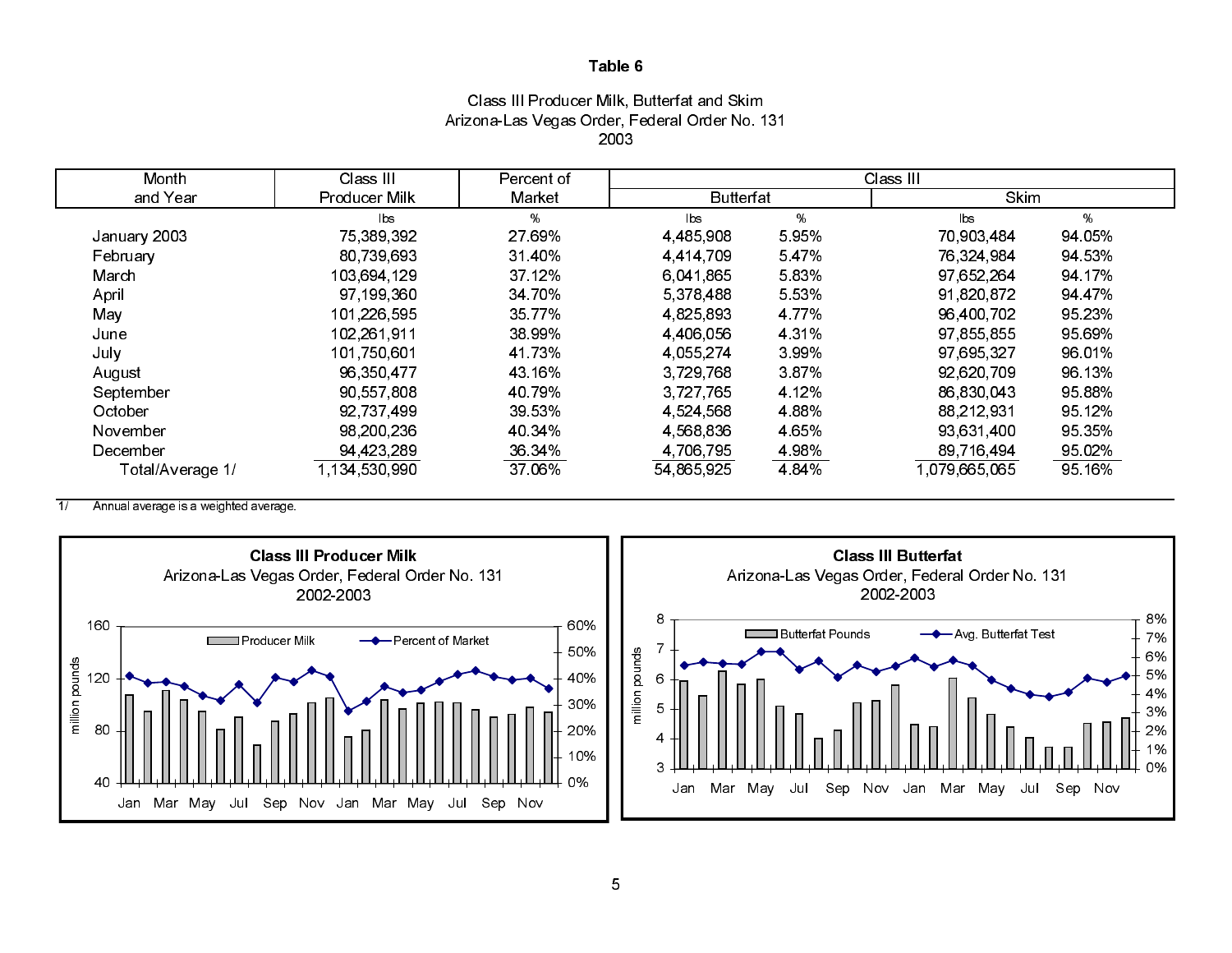# Class IV Producer Milk, Butterfat and Skim Arizona-Las Vegas Order, Federal Order No. 131 2003

| Month            | Class IV      | Percent of | Class IV         |         |             |        |  |
|------------------|---------------|------------|------------------|---------|-------------|--------|--|
| and Year         | Producer Milk | Market     | <b>Butterfat</b> |         | <b>Skim</b> |        |  |
|                  | lbs           | %          | $\mathsf{lbs}$   | ℅       | lbs         | %      |  |
| January 2003     | 98,207,513    | 36 07%     | 2.681.640        | 2 7 3 % | 95,525,873  | 97.27% |  |
| February         | 83 489 005    | 32 46%     | 1,857,985        | 2 2 3 % | 81 631 020  | 97 77% |  |
| March            | 78,453,569    | 28 08%     | 954.037          | 1 22%   | 77,499,532  | 98 78% |  |
| April            | 85,229,034    | 30 43%     | 1.281.602        | 150%    | 83,947,432  | 98 50% |  |
| May              | 81.211.770    | 28 69%     | 793 132          | 0.98%   | 80 418 638  | 99 02% |  |
| June             | 67 158 375    | 25 60%     | 665.533          | 0.99%   | 66 492 842  | 99 01% |  |
| July             | 40,769,209    | 16 72%     | 731,449          | 1.79%   | 40 037 760  | 98 21% |  |
| August           | 29,966,848    | 13 4 2 %   | 608 582          | 2 0 3 % | 29,358,266  | 97 97% |  |
| September        | 29,362,983    | 13 23%     | 478,639          | 1.63%   | 28 884 344  | 98 37% |  |
| October          | 36 497 375    | 15 56%     | 418.966          | 1.15%   | 36 078 409  | 98 85% |  |
| November         | 45 125 105    | 18 54%     | 482.952          | 1.07%   | 44,642,153  | 98 93% |  |
| December         | 62,303,219    | 23 98%     | 860,545          | .38%    | 61,442,674  | 98 62% |  |
| Total/Average 1/ | 737,774,005   | 24.10%     | 11,815,062       | l.60%   | 725 958 943 | 98 40% |  |

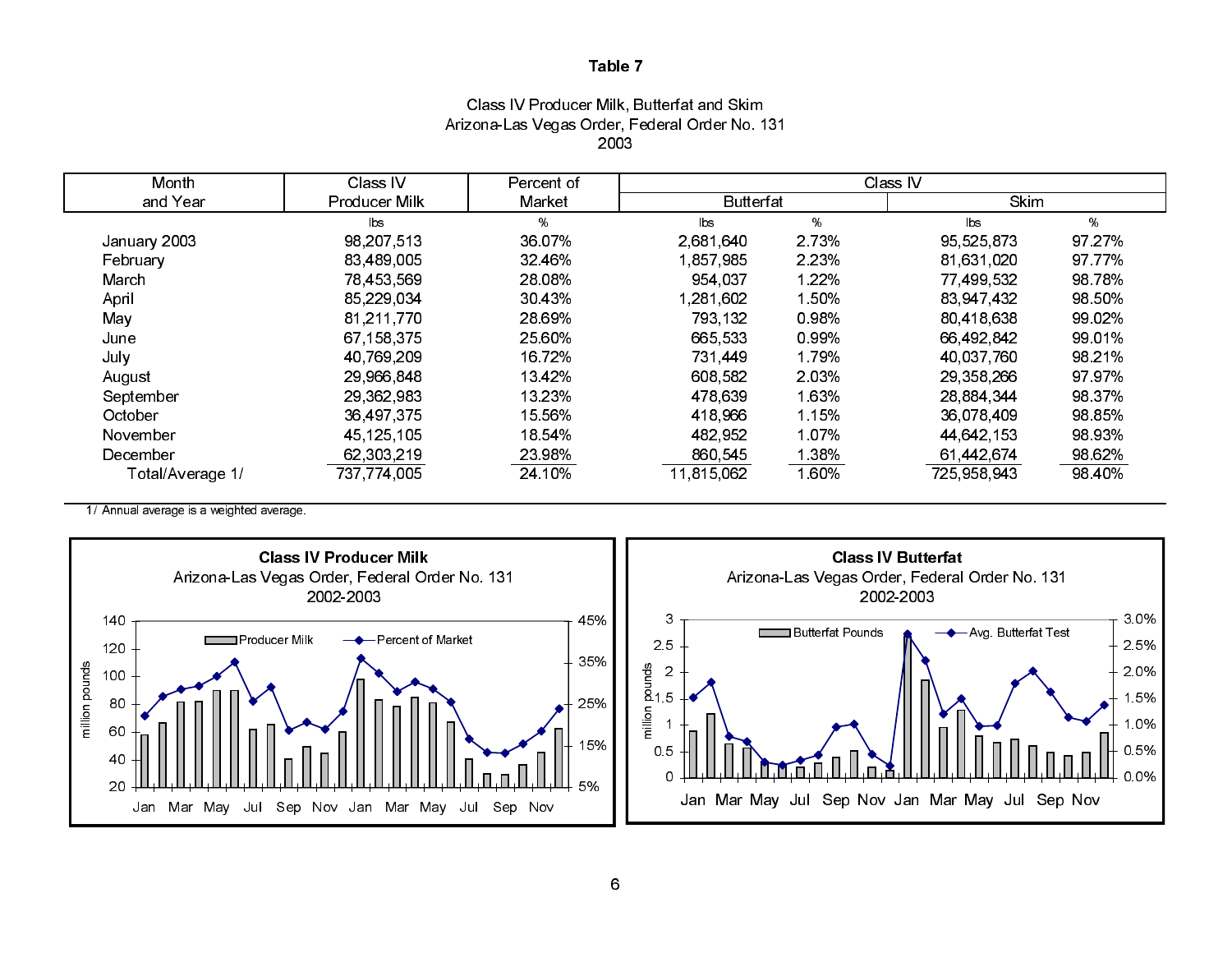# Total Producer Milk, Butterfat and Skim Arizona-Las Vegas Order, Federal Order No. 131 2003

| Month            |               |             | Total   |               |        |
|------------------|---------------|-------------|---------|---------------|--------|
| and Year         | Producer Milk | Butterfat   |         | Skim          |        |
|                  | lbs           | lbs         | %       | lbs           | %      |
| January 2003     | 272, 292, 256 | 9,888,137   | 3 63%   | 262,404,119   | 96 37% |
| February         | 257, 172, 229 | 9,203,421   | 3 58%   | 247,968,808   | 96 42% |
| March            | 279,380,607   | 10.015.130  | 3 58%   | 269 365 477   | 96 42% |
| April            | 280 078 233   | 10.001.652  | 3 5 7 % | 270,076,581   | 96 43% |
| May              | 283 030 596   | 10,023,585  | 3.54%   | 273,007,011   | 96 46% |
| June             | 262,304,931   | 9,275,752   | 3 54%   | 253 029 179   | 96 46% |
| July             | 243 853 449   | 8.675.481   | 3 56%   | 235 177 968   | 96 44% |
| August           | 223,250,046   | 7 913 936   | 3 54%   | 215 336 110   | 96 46% |
| September        | 222 014 931   | 7 931 251   | 3 5 7 % | 214,083,680   | 96 43% |
| October          | 234 571 925   | 8,458,224   | 361%    | 226,113,701   | 96 39% |
| November         | 243,450,105   | 8,992,606   | 3 69%   | 234 457 499   | 96 31% |
| December         | 259 799 247   | 9 643 423   | 3 7 1%  | 250, 155, 824 | 96 29% |
| Total/Average 1/ | 3 061 198 555 | 110,022,598 | 359%    | 2,951,175,957 | 96 41% |

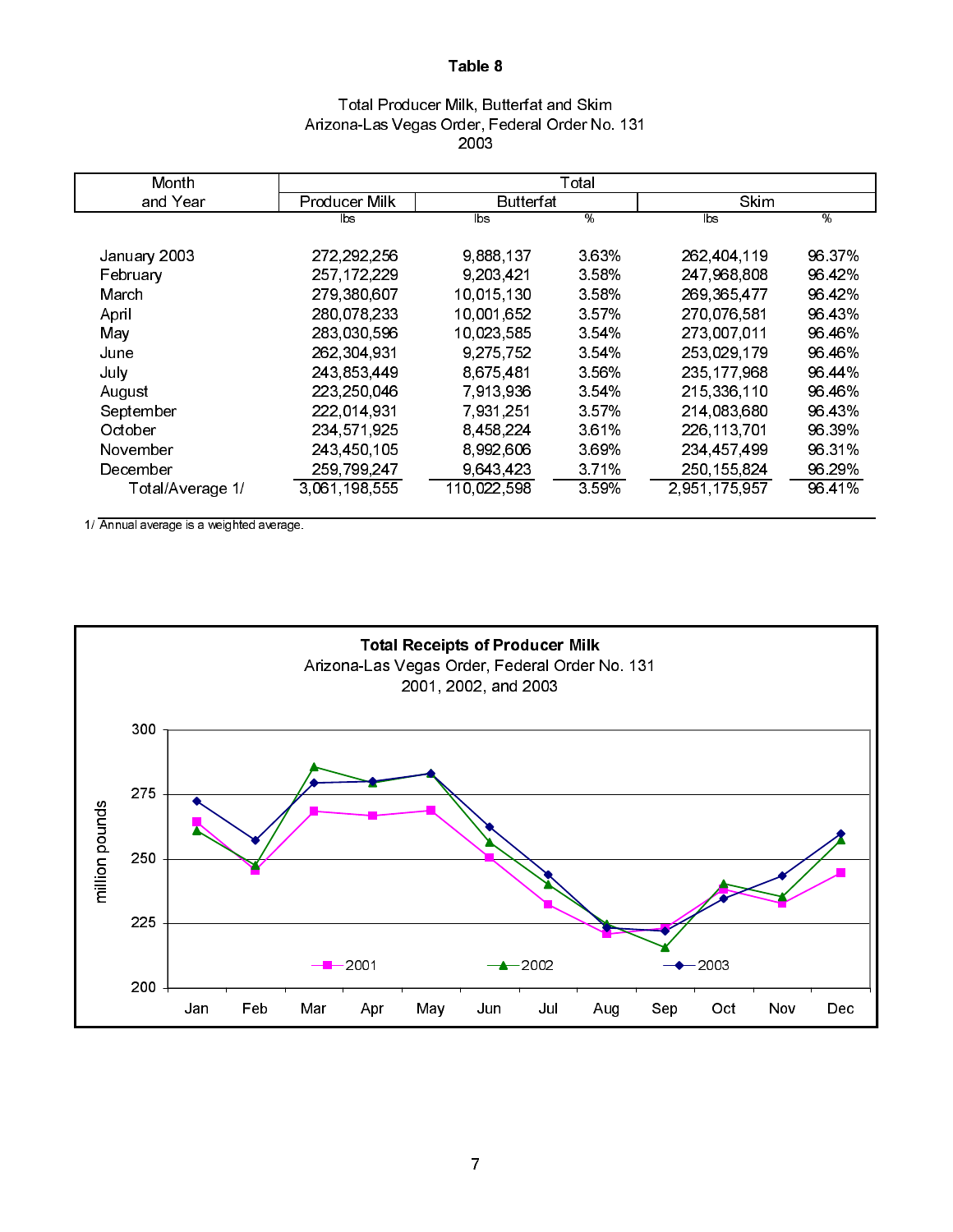### Total Producer Milk by Class Arizona-Las Vegas Order, Federal Order No. 131 2003

| Month                   |               |             | Total       |               |              |
|-------------------------|---------------|-------------|-------------|---------------|--------------|
| and Year                | Producer Milk | Class I     | Class II    | Class III     | Class IV     |
|                         | lbs.          | <b>bs</b>   | lbs         | lbs           | lbs          |
| January 2003            | 272,292,256   | 88,116,973  | 10,578,378  | 75,389,392    | 98,207,513   |
| February                | 257, 172, 229 | 79,221,846  | 13,721,685  | 80,739,693    | 83,489,005   |
| March                   | 279,380,607   | 82,628,738  | 14,604,171  | 103,694,129   | 78,453,569   |
| April                   | 280 078 233   | 81,640,047  | 16,009,792  | 97 199 360    | 85,229,034   |
| May                     | 283 030 596   | 81,765,615  | 18.826.616  | 101,226,595   | 81.211.770   |
| June                    | 262,304,931   | 72,425,722  | 20,458,923  | 102,261,911   | 67,158,375   |
| July                    | 243 853 449   | 82,925,497  | 18,408,142  | 101,750,601   | 40,769,209   |
| August                  | 223,250,046   | 77,531,215  | 19,401,506  | 96,350,477    | 29,966,848   |
| September               | 222,014,931   | 79,544,907  | 22,549,233  | 90,557,808    | 29,362,983   |
| October                 | 234 571 925   | 86,004,175  | 19,332,876  | 92,737,499    | 36,497,375   |
| November                | 243,450,105   | 78,625,450  | 21,499,314  | 98,200,236    | 45, 125, 105 |
| December                | 259 799 247   | 85,613,906  | 17,458,833  | 94,423,289    | 62,303,219   |
| Total                   | 3.061.198,555 | 976,044,091 | 212 849 469 | 1 134 530 990 | 737,774,005  |
| <b>Percent of Total</b> | 100 00%       | 31 88%      | 6.95%       | 37.06%        | 24 10%       |

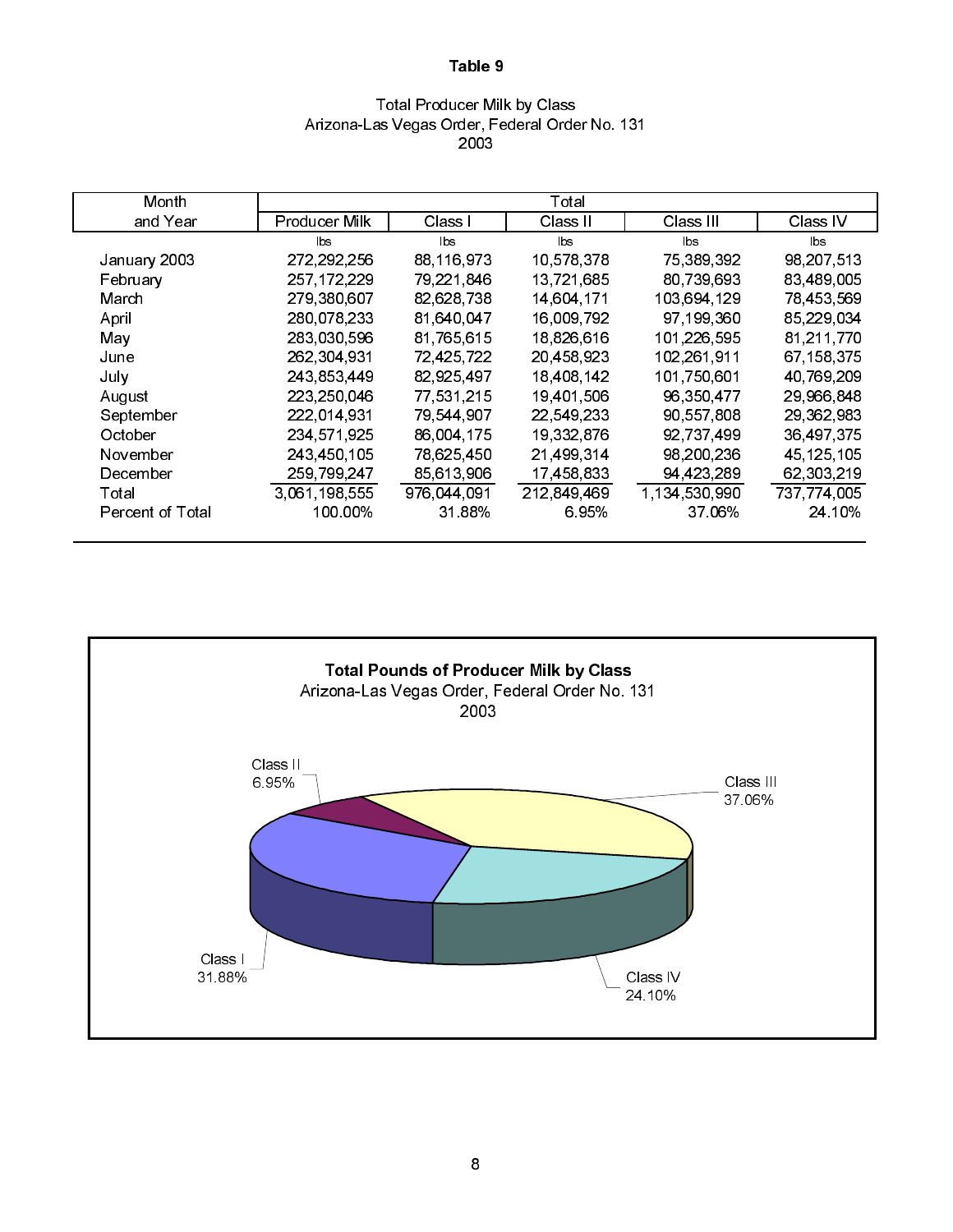### Total Butterfat Pounds by Class Arizona-Las Vegas Order, Federal Order No. 131 2003

| Month                   | Total       |            | <b>Butterfat</b> |              |            |
|-------------------------|-------------|------------|------------------|--------------|------------|
| and Year                | Butterfat   | Class I    | Class II         | Class III    | Class IV   |
|                         | lbs.        | lbs.       | lbs.             | lbs.         | bs         |
| January 2003            | 9,888,137   | 1,710,491  | 1.010,098        | 4,485,908    | 2,681,640  |
| February                | 9,203,421   | 1 548 422  | 1,382,305        | 4 4 14 7 0 9 | 1,857,985  |
| March                   | 10,015,130  | 1,619,062  | 1,400,166        | 6,041,865    | 954,037    |
| April                   | 10,001,652  | 1,619,197  | 1,722,365        | 5,378,488    | 1,281,602  |
| May                     | 10,023,585  | 1.634.423  | 2,770,137        | 4,825,893    | 793, 132   |
| June                    | 9,275,752   | 1,480,077  | 2.724,086        | 4,406,056    | 665,533    |
| July                    | 8,675,481   | 1,737,676  | 2.151.082        | 4 055 274    | 731,449    |
| August                  | 7,913,936   | 1,555,037  | 2.020,549        | 3,729,768    | 608,582    |
| September               | 7,931,251   | 1,600,710  | 2,124,137        | 3,727,765    | 478,639    |
| October                 | 8,458,224   | 1.755,371  | 1,759,319        | 4,524,568    | 418,966    |
| November                | 8.992,606   | 1,641,761  | 2,299,057        | 4 568 836    | 482,952    |
| December                | 9,643,423   | 1,865,815  | 2,210,268        | 4,706,795    | 860,545    |
| Total                   | 110,022,598 | 19 768 042 | 23,573,569       | 54,865,925   | 11,815,062 |
| <b>Percent of Total</b> | 100.00%     | 1797%      | 21 43%           | 49 87%       | 10 74%     |

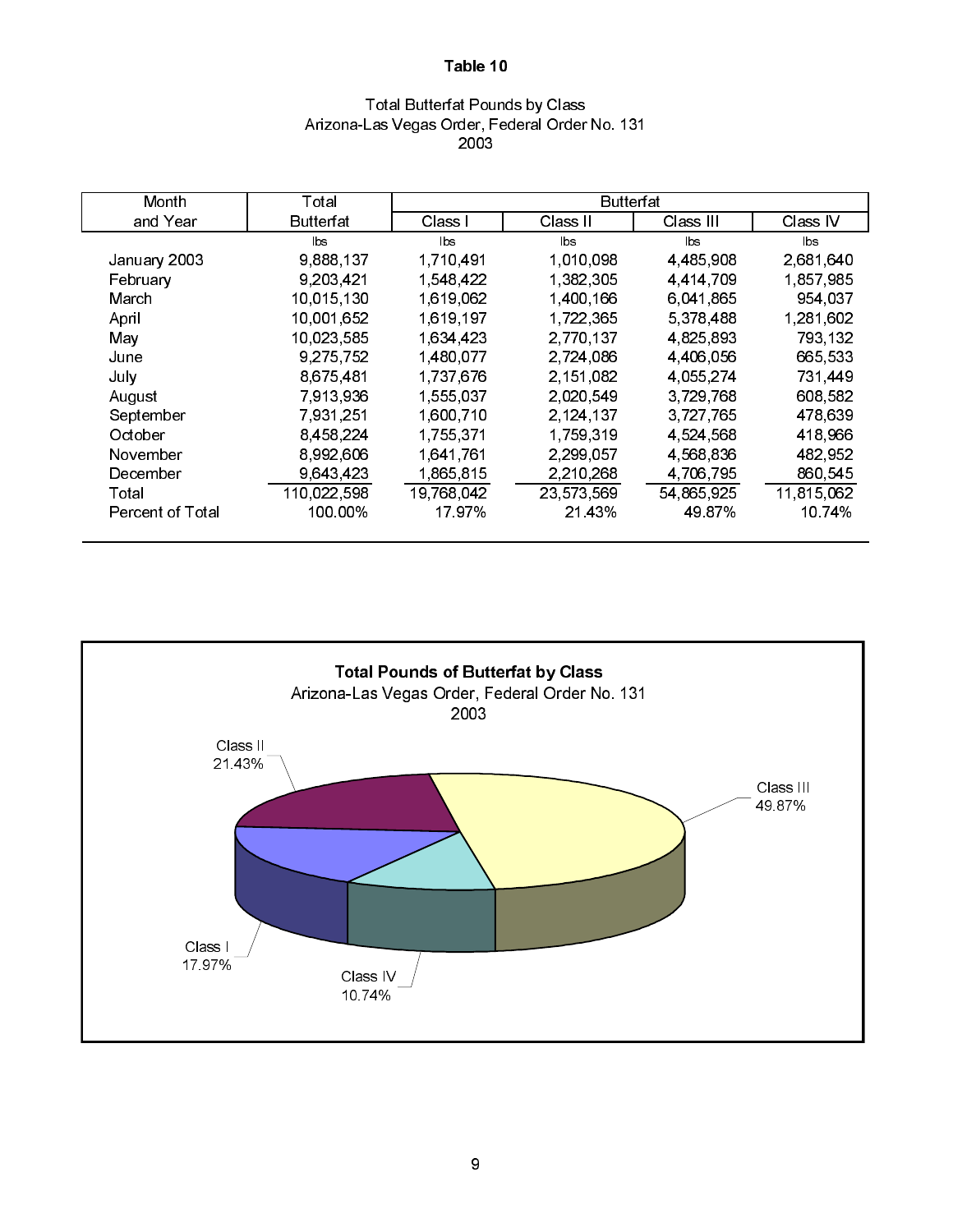# Total Skim Pounds by Class Arizona-Las Vegas Order, Federal Order No. 131 2003

| Month                   | Total         |             |              | Skim          |             |
|-------------------------|---------------|-------------|--------------|---------------|-------------|
| and Year                | <b>Skim</b>   | Class I     | Class II     | Class III     | Class IV    |
|                         | <b>bs</b>     | lbs         | lbs          | bs            | lbs.        |
| January 2003            | 262,404,119   | 86,406,482  | 9,568,280    | 70,903,484    | 95,525,873  |
| February                | 247,968,808   | 77,673,424  | 12 339 380   | 76,324,984    | 81,631,020  |
| March                   | 269, 365, 477 | 81 009 676  | 13,204,005   | 97 652 264    | 77,499,532  |
| April                   | 270.076.581   | 80,020,850  | 14, 287, 427 | 91,820,872    | 83,947,432  |
| May                     | 273,007,011   | 80 131 192  | 16,056,479   | 96 400 702    | 80,418,638  |
| June                    | 253 029 179   | 70,945,645  | 17,734,837   | 97,855,855    | 66,492,842  |
| July                    | 235 177 968   | 81,187,821  | 16,257,060   | 97,695,327    | 40,037,760  |
| August                  | 215 336 110   | 75,976,178  | 17,380,957   | 92,620,709    | 29,358,266  |
| September               | 214,083,680   | 77,944,197  | 20,425,096   | 86,830,043    | 28,884,344  |
| October                 | 226, 113, 701 | 84,248,804  | 17,573,557   | 88,212,931    | 36,078,409  |
| November                | 234 457 499   | 76,983,689  | 19,200,257   | 93,631,400    | 44 642 153  |
| December                | 250 155 824   | 83 748 091  | 15 248 565   | 89 716 494    | 61 442 674  |
| Total                   | 2.951.175.957 | 956 276 049 | 189 275 900  | 1,079,665,065 | 725 958 943 |
| <b>Percent of Total</b> | 100.00%       | 32 40%      | 6.41%        | 36 58%        | 24 60%      |

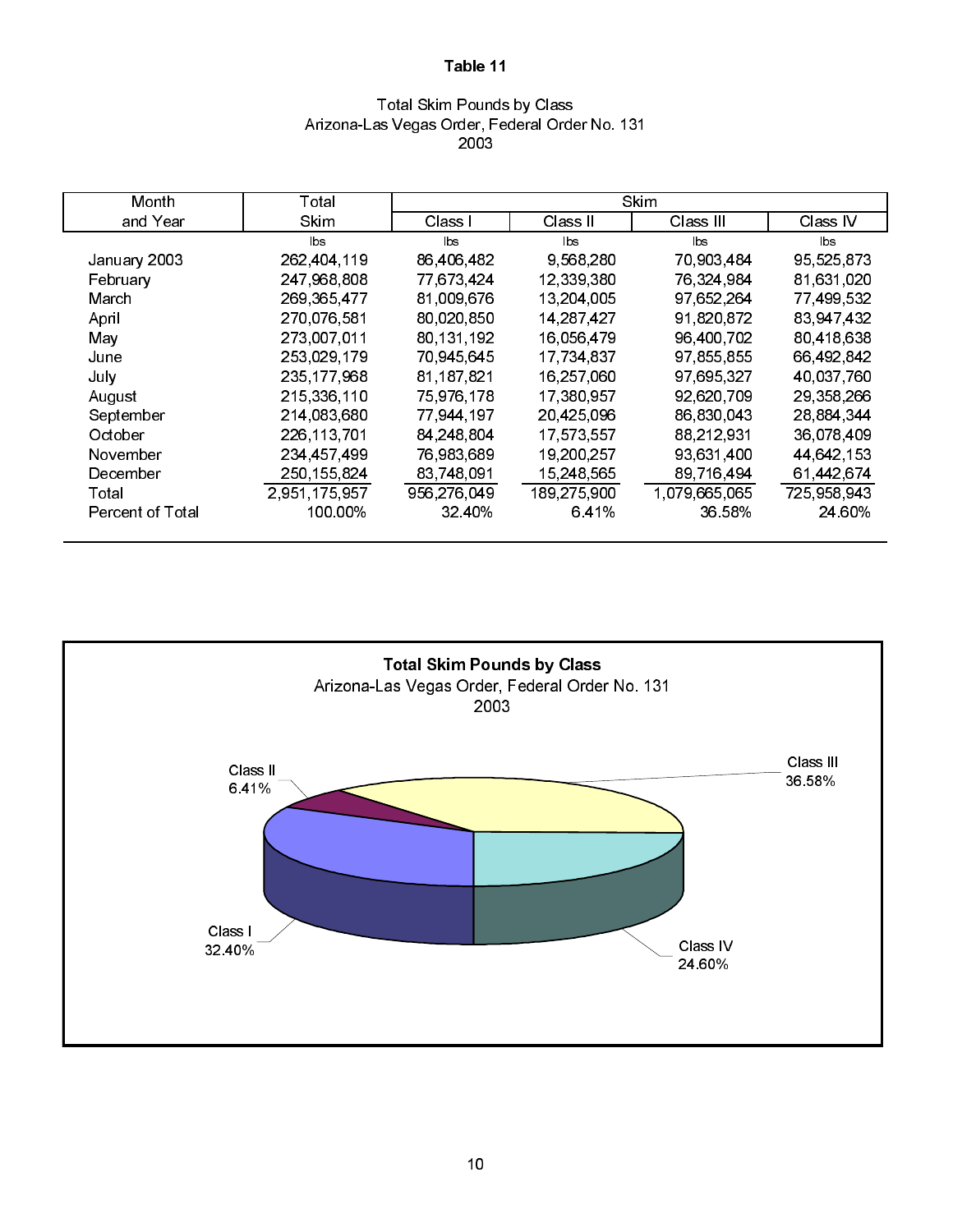#### Number of Producers and Milk Production by County Arizona-Las Vegas Order, Federal Order No. 131 2003

| State         | County/Region                        |       | January           |       | February          |       | March           |       | April           |       | Mav             |       | June            |
|---------------|--------------------------------------|-------|-------------------|-------|-------------------|-------|-----------------|-------|-----------------|-------|-----------------|-------|-----------------|
|               |                                      | No of | Producer Milk     | 'o of | Producer Milk     | No.of | Producer Milk   | No.of | Producer Milk   | No.of | Producer Milk   | No.of | Producer Milk   |
| Arizona       |                                      | Prod. | Pounds            | Prod. | Pounds            | Prod. | Pounds          | Prod. | Pounds          | Prod  | Pounds          | Prod  | Pounds          |
|               | Cochise, Greenlee, Pima,<br>Yavapai, |       |                   |       |                   |       |                 |       |                 |       |                 |       |                 |
|               | (& Imperial County, CA)              |       | 7 519 974         |       | 7.234.266         |       | 8.243.031       |       | 7 7 4 7 5 6 7   |       | 7,613,060       |       | 7, 153, 642     |
|               | Maricopa                             |       | 100 252 292 682   |       | 95 233 633 658    |       | 93 251 834 581  |       | 96 248 554 032  |       | 94 249 786 979  |       | 94 229 427 661  |
|               | Pinal                                |       | 12,479,600        |       | 16,304,305        |       | 19,302,995      | 6.    | 23 776 634      |       | 25,630,557      |       | 25,723,628      |
| Arizona Total |                                      |       | 109 272, 292, 256 |       | 105 257, 172, 229 |       | 103 279,380,607 |       | 107 280,078,233 |       | 106 283,030,596 |       | 106 262,304,931 |
|               | <b>Total for Market</b>              |       | 109 272, 292, 256 |       | 105 257 172 229   |       | 103 279 380 607 |       | 107 280 078 233 |       | 106 283 030 596 |       | 106 262 304 931 |

| State         | County/Region            | July |              | August |             | September |             | October |                | November |                | December |                 |
|---------------|--------------------------|------|--------------|--------|-------------|-----------|-------------|---------|----------------|----------|----------------|----------|-----------------|
| Arizona       |                          |      |              |        |             |           |             |         |                |          |                |          |                 |
|               | Cochise, Greenlee, Pima, |      |              |        |             |           |             |         |                |          |                |          |                 |
|               | Yavapai,                 |      |              |        |             |           |             |         |                |          |                |          |                 |
|               | (& Imperial County, CA)  | 5.   | 6 533 070    | 4      | 5 540 920   | 5.        | 5408370     | 4       | 5 546 307      | 5.       | 6 4 0 4 4 7 4  | 5        | 6 808 395       |
|               | Maricopa                 | 94   | 207,061,129  | 94     | 189,247,406 | 93        | 189,244,894 |         | 92 200 157 853 |          | 92 207 835 561 | 91       | 221 666 675     |
|               | Pinal                    | 8    | 30, 259, 250 | 8      | 28 461 720  | 8         | 27 361 667  | 8.      | 28,867,765     | 8        | 29 210 070     | 8        | 31,324,180      |
| Arizona Total |                          | 107  | 243 853 449  | 106.   | 223 250 046 | 106       | 222 014 931 | 104     | 234,571,925    | 105      | 243 450 105    |          | 104 259 799 250 |
|               |                          |      |              |        |             |           |             |         |                |          |                |          |                 |
|               |                          | 107  | 243 853 449  | 106.   | 223 250 046 | 106       | 222 014 931 | 104     | 234,571,925    | 105 -    | 243 450 105    | 104      | 259 799 250     |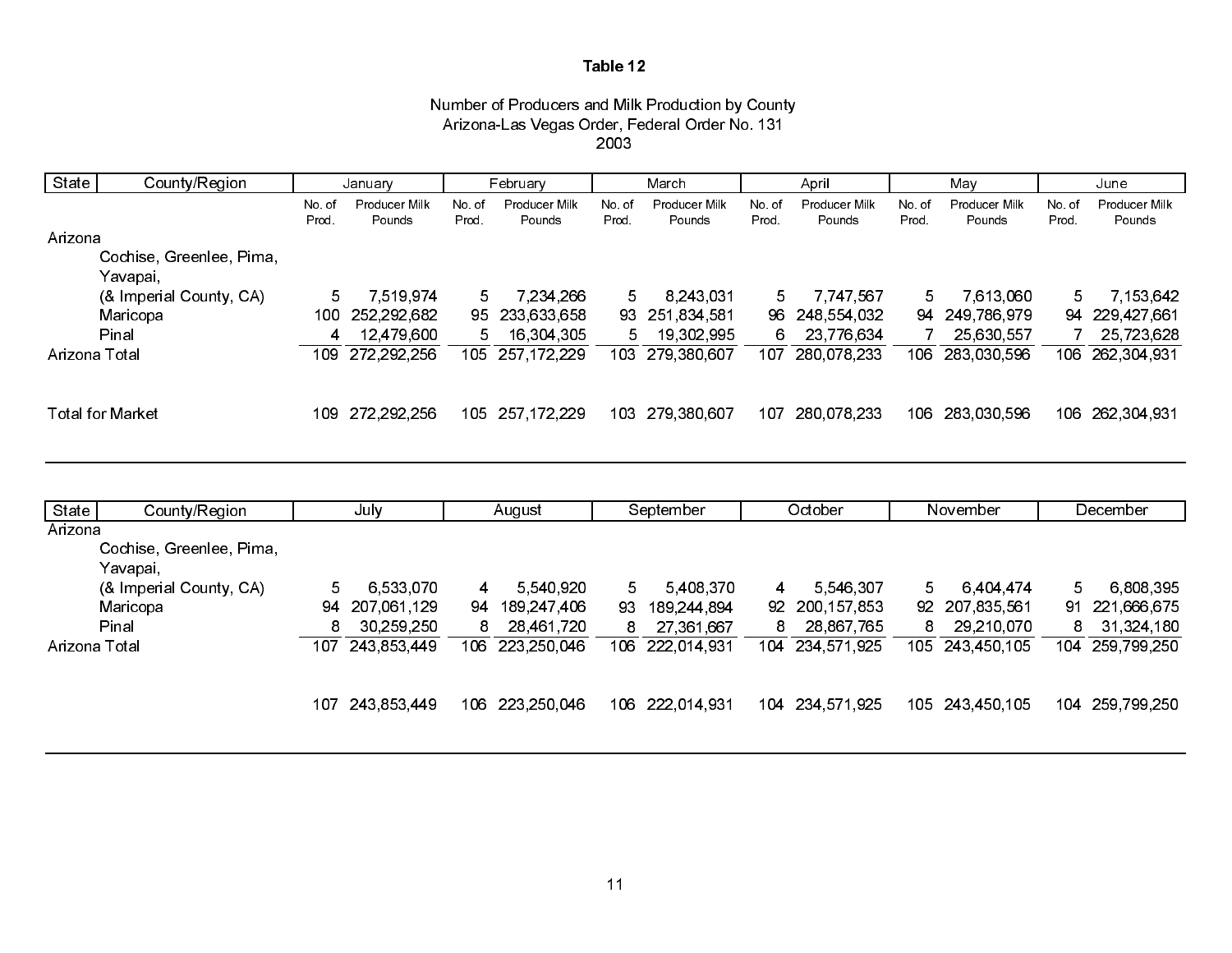# Class Prices Per Cwt for 3.5% Milk, Skim, and Butterfat Prices Arizona-Las Vegas Order, Federal Order No. 131 2003 1/

| Month        | Class             | Class II          | Class III         | Class IV |             | Class I          |        | Class II         |        | Class III        |        | Class IV         |
|--------------|-------------------|-------------------|-------------------|----------|-------------|------------------|--------|------------------|--------|------------------|--------|------------------|
| and Year     |                   |                   |                   |          | <b>Skim</b> | <b>Butterfat</b> | Skim   | <b>Butterfat</b> | Skim   | <b>Butterfat</b> | Skim   | <b>Butterfat</b> |
|              | \$/ <sub>cm</sub> | \$/ <sub>cm</sub> | \$/ <sub>cm</sub> | \$/cwl   | \$/cwt      | \$/ b            | \$/cwl | \$/b             | \$/cwl | \$/ b            | \$/cwl | \$/b             |
| January 2003 | 1291              | 11.29             | 978               | 10.07    | 9.02        | 1 2019           | 737    | 1 1926           | 583    | 1 1856           | 6.13   | 1.1856           |
| February     | 12 58             | 10 66             | 9.66              | 981      | 8.55        | 1 2368           | 6.90   | 1 1443           | 5.89   | 1 1373           | 6.04   | 1.1373           |
| March        | 12.16             | 10 54             | 9.11              | 979      | 8.39        | 1 1609           | 6.74   | 1 1529           | 5.28   | 1 1459           | 599    | 1 1 4 5 9        |
| April        | 1199              | 1044              | 941               | 973      | 8.27        | 1.1462           | 6.62   | 1.1573           | 5.58   | 1 1503           | 5.91   | 1.1503           |
| May          | 12 06             | 1043              | 9.71              | 974      | 8.26        | 1 1697           | 661    | 1 1 5 8 2        | 5.89   | 1 1512           | 592    | 1.1512           |
| June         | 12 09             | 1046              | 975               | 976      | 8.27        | 1 1735           | 6.62   | 1 1 6 4 6        | 5.91   | 1 1576           | 592    | 1.1576           |
| July         | 12.12             | 10 63             | 1178              | 995      | 8.27        | 1 1825           | 6.62   | 1.2125           | 7.83   | 1 2055           | 594    | 1 2055           |
| August       | 13 32             | 1081              | 1380              | 10.14    | 9 4 2       | 1 2089           | 6.64   | 1 2584           | 9.76   | 1 2514           | 597    | 1 2514           |
| September    | 16.06             | 1076              | 14 30             | 10.05    | 11 86       | 1 3 1 7 9        | 6.69   | 1 2 2 8 8        | 10 39  | 1 2 2 1 8        | 598    | 1 2 2 1 8        |
| October      | 16 62             | 1084              | 14 39             | 10 16    | 12 78       | 1 2242           | 6.66   | 1.2623           | 10 36  | 1 2553           | 598    | 1 2553           |
| November     | 1672              | 10 99             | 13 47             | 10.30    | 12 68       | 1 2798           | 6.69   | 1 2947           | 9.29   | 1 2877           | 6.00   | 1 2877           |
| December     | 16.19             | 11 30             | 11.87             | 10 52    | 12.05       | 1 3041           | 6.72   | 1 3 7 5 8        | 7 34   | 1 3688           | 594    | 1 3 6 8 8        |
| Average 1/   | 1374              | 1076              | 11 42             | 10.00    | 9.82        | 1 2172           | 6.74   | 1 2169           | 7 45   | 2099             | 598    | 1 2099           |

#### 1/ Simple average.

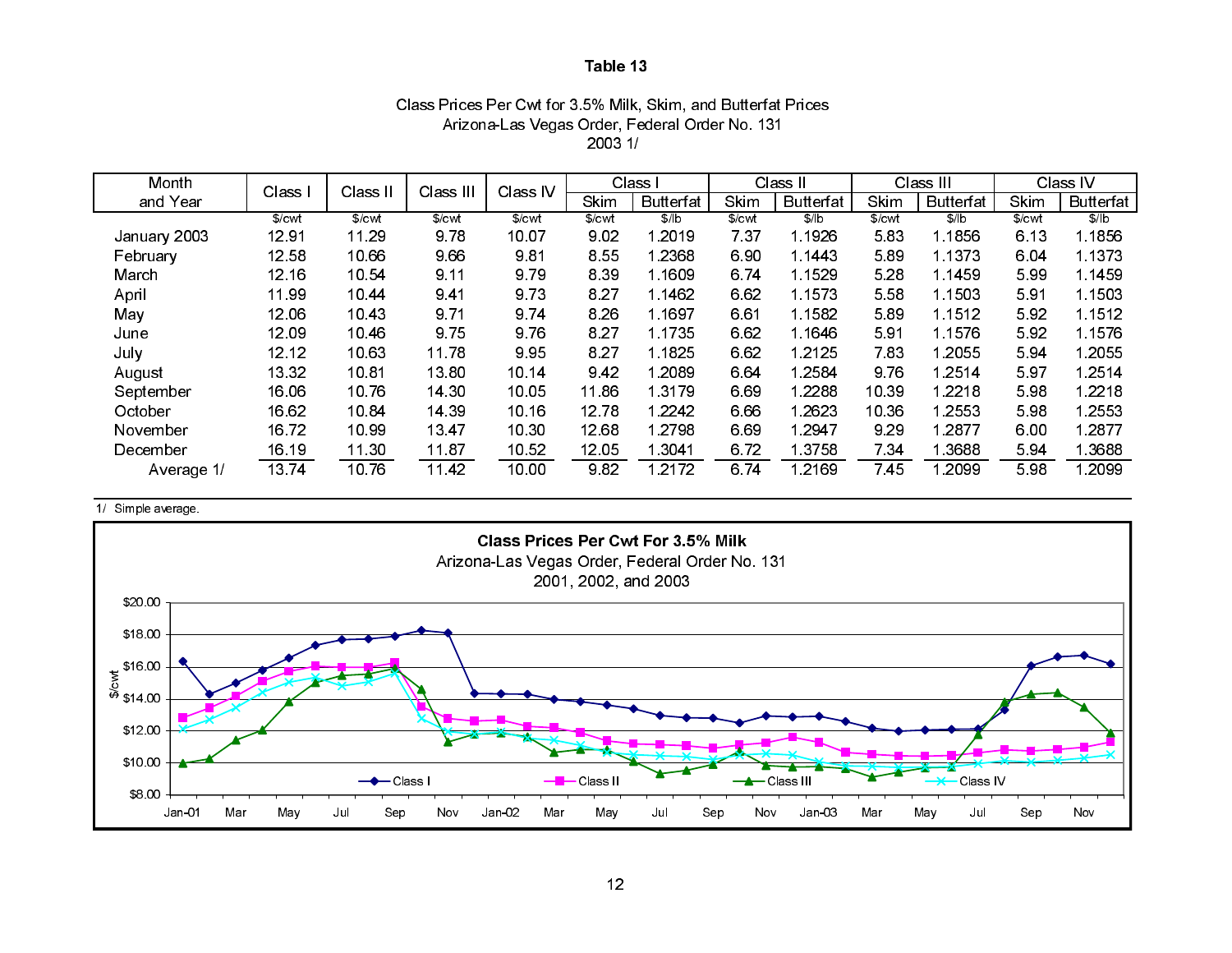### Producer Skim and Butterfat Prices, Statistical Uniform Prices and Uniform Prices at Test Arizona-Las Vegas Order, Federal Order No. 131 2003 1/

| Month        | <b>Skim Price</b> | <b>Butterfat Price</b> | Statistical Uniform | Uniform Price     |
|--------------|-------------------|------------------------|---------------------|-------------------|
| and Year     |                   |                        | Price 3/            | at Test 4/        |
|              | $%$ cwt           | $$$ /b                 | $%$ $\sim$          | \$/ <sub>cm</sub> |
| January 2003 | 7.05              | 1 1891                 | 10 97               | 11.11             |
| February     | 6.83              | 1 1551                 | 10.63               | 10.72             |
| March        | 6.49              | 1 1493                 | 10.29               | 10.38             |
| April        | 6.54              | 1 1508                 | 10 34               | 1042              |
| May          | 664               | 1 1561                 | 10.45               | 10.50             |
| June         | 6.63              | 1 1622                 | 10 47               | 10 51             |
| July         | 7.59              | 1.2026                 | 11.53               | 11.60             |
| August       | 8.89              | 1 2448                 | 12.94               | 12.99             |
| September    | 998               | 1 2431                 | 13 98               | 14 06             |
| October      | 10.29             | 1 2503                 | 14 31               | 14 43             |
| November     | 9.57              | 1 2880                 | 13 74               | 13 97             |
| December     | 853               | 1 3579                 | 12 98               | 13 25             |
| Average 2/   | 792               | 1 2 1 2 4              | 11.89               | 12.00             |

1/ See Table 13 for class price data covering 2003 for the Arizona-Las Vegas Order.

2/ Simple average.

3/ Statistical Uniform Price = Skim Price \* 0.965 + Butterfat Price \* 3.5

4/ Uniform Price at Test =(Skim Price x Skim%) + (Butterfat Price x Butterfat %)



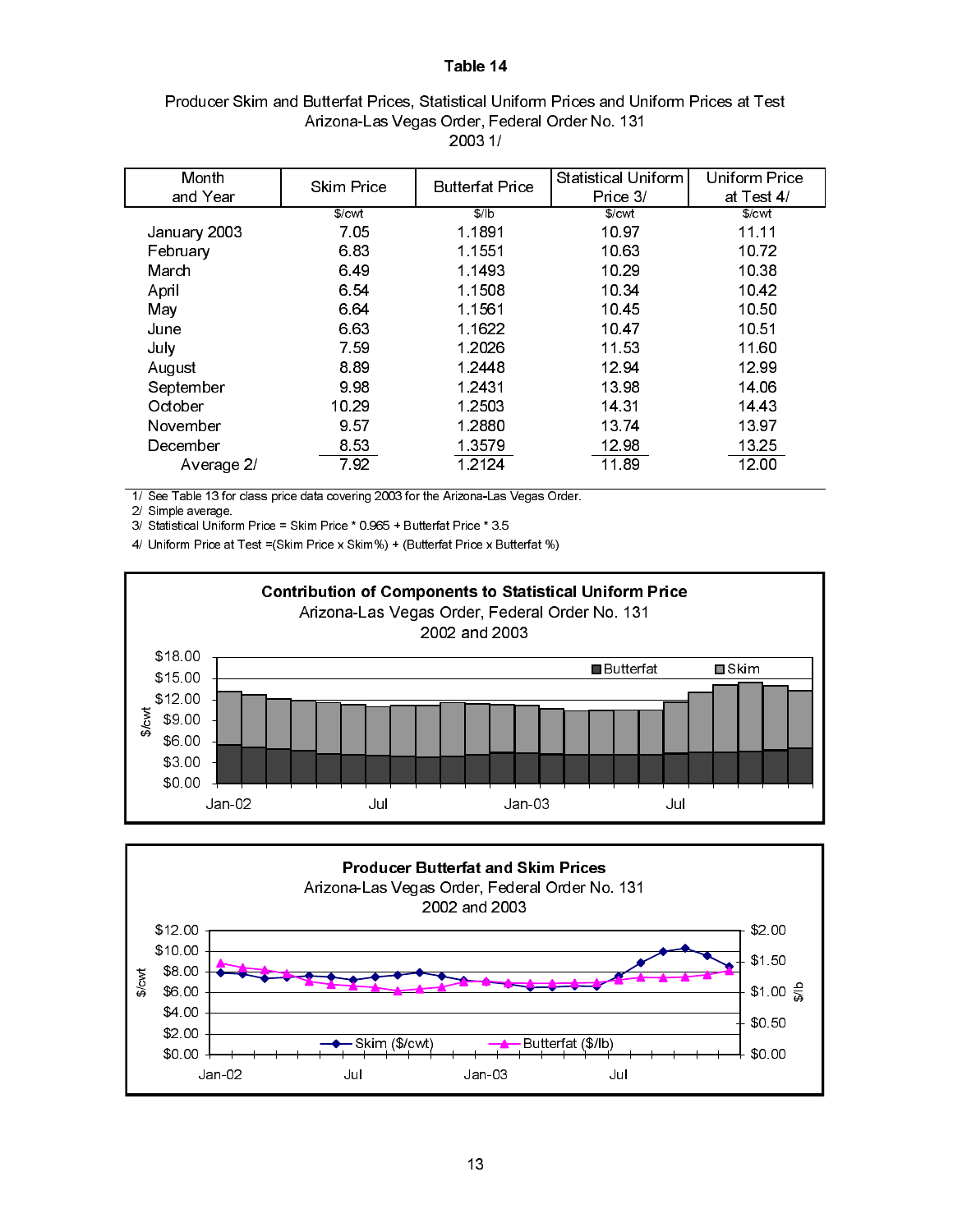### Advanced National Agricultural Statistical Services (NASS) Commodity Pricing Factors 2003Used in Pricing Class I Skim/Butterfat and Class II Skim/Nonfat Solids

| Month        |                      | <b>NASS</b> |                   |            |                     |            |        |                |                 |            |        |              |
|--------------|----------------------|-------------|-------------------|------------|---------------------|------------|--------|----------------|-----------------|------------|--------|--------------|
| and Year     | <b>Cheese Blocks</b> |             | Cheese Barrels 2/ |            | Cheese Average 1/2/ |            | Butter |                | Nonfat Dry Milk |            | Whey   |              |
|              | \$/ b                | lbs         | \$/lb             | bs         | \$/ b               | lbs.       | \$/lb  | $\mathsf{lbs}$ | \$/ b           | lbs        | \$/lb  | lbs          |
| January 2003 | 1.1061               | 16,796,021  | 0993              | 22 842 205 | .1195               | 39 638 226 | 0813   | 7,484,113      | 08813           | 38 648 239 | 0.2038 | 24,418,400   |
| February     | 1.1175               | 14,985,237  | 1 1 1 6 3         | 26.031.627 | Ⅰ.1358              | 41.016.864 | 1099   | 9 3 1 3 4 0 6  | 0.8287          | 46 995 746 | 0.1787 | 22,564,751   |
| March        | 1 1549               | 16,828,048  | .0808             | 20 971 623 | 1 1304              | 37,799,671 | .0477  | 10.556.397     | 0.8108          | 54.084.757 | 0.1641 | 27,996,530   |
| April        | 10640                | 15.245.583  | 1.0435            | 23 043 814 | .0697               | 38,289,397 | 0506   | 6.355.338      | 0.8048          | 54 463 007 | 0.1594 | 27 092 533   |
| May          | 1.0804               | 14 360 958  | 1.0568            | 21,444,978 | .0842               | 35 805 936 | .0702  | 7.275.841      | 0.8032          | 68 049 108 | 0.1589 | 21 976 432   |
| June         | 1 1 2 6 4            | 17,898,568  | 1.1250            | 21,428,275 | 1 1420              | 39,326,843 | 0733   | 8 165 292      | 0 8043          | 59,893,016 | 0.1448 | 24, 177, 751 |
| July         | 1 1330               | 18 499 010  | 1.1132            | 23 535 394 | l 1387              | 42 034 404 | .0808  | 7 984 921      | 0.8040          | 57 861 468 | 0 1372 | 27,485,988   |
| August       | 1 2435               | 16 434 961  | 2625              | 17.151.516 | .2685               | 33 586 477 | 1028   | 17 374 805     | 0.8062          | 58,295,854 | 0.1452 | 23,496,835   |
| September    | 1 5237               | 16 369 512  | 5226              | 20 117 603 | 5396                | 36 487 115 | 1.1937 | 4 984 494      | 0.8118          | 46,959,156 | 0.1599 | 26,988,642   |
| October      | 1 5745               | 14,938,993  | 5793              | 19 734 532 | 5943                | 34,673,525 | 1 1156 | 7 421 036      | 0.8094          | 42 248 460 | 0.1716 | 22,177,461   |
| November     | 15765                | 13 832 423  | 5737              | 18,697,462 | 5921                | 32,529,885 | l 1619 | 8 697 514      | 0.8117          | 35,887,049 | 0 1877 | 24,080,696   |
| December     | 5430                 | 17,351,768  | 4944              | 19,540,706 | 5331                | 36 892 474 | 1.1822 | 5709565        | 08153           | 36,261,822 | 0 1947 | 22,469,834   |
| Average 3/   | 1.2703               |             | 2556              |            | .2790               |            | 1.1058 |                | 08160           |            | 0.1672 |              |

Source: National Agricultural Statistics Services (NASS), Washington D.C.

1/ The weighted average of barrels plus three cents and blocks.

2/ NASS barrels changed from 39% moisture to 38% moisture, January 2001.

3/ Simple Average.